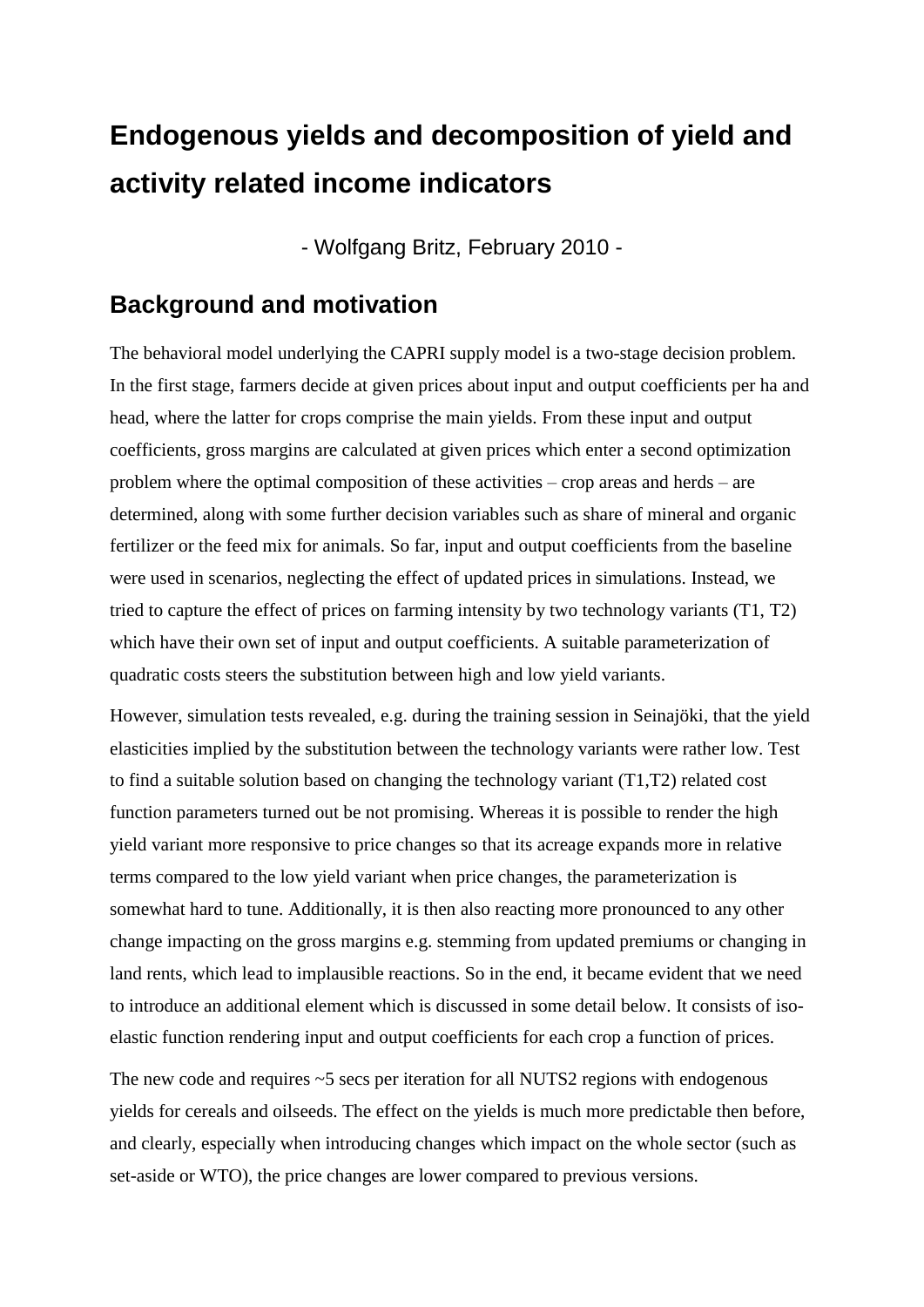Linked to the discussion of the price responsiveness of yields is the question how to decompose changes of yields or income indicators for regional and product aggregates. Such a decomposition eases policy impact analysis. A technical solution know embedded in the post model reporting is outlined in the last section of the paper.

#### **Endogenous yields based on price elasticities**

Let Y denote yields and j production activities Yield react via iso-elastic functions to changes in output prices

$$
\log(Y_j) = \alpha_j + \varepsilon_j \log(p_o)
$$

The current implementation features yield elasticities for cereals chosen as 0.3, and for oilseeds and potatoes chosen as 0.2. These estimates might be somewhat conservative when compared e.g. with Keeney & Hertel 2008(a,b). However, in CAPRI they relate to small scale regional units and single crops, and to European conditions which might be characterized by a combination of higher incentive for extensive management practises and dominance of rainfed agriculture where water might be a yield limiting factor.

Currently, the code is set up as to only capture the effect of output prices. However, in order to spare calculation of the constant terms α, the actual code implemented in "endog\_yields.gms" change the yields iteratively in between iterations t , using relative changes:

$$
Y_{j,t} = \n \begin{bmatrix} \frac{c_j \log \frac{p_{o,t-1}}{p_t}}{p_t} \end{bmatrix}
$$

### **Decomposition**

The idea behind the decomposition is to analyze which factors drive the change in yields and income indicators using growth rates. Take for example the market income of cereals per ha at EU level. Its change in a simulation against the baseline depends on the change in prices and the change in yields. The change in yields in turns depends on the effect of the yield elasticity, the change in the shares of low and high technology variants, the change in the regional shares and, in weights of low and high yielding regions. And finally, the share of high and low yielding cereals such as soft what and rye in the total aggregate might change. When interpreting the results, it is often useful to understand the contribution of the different factors.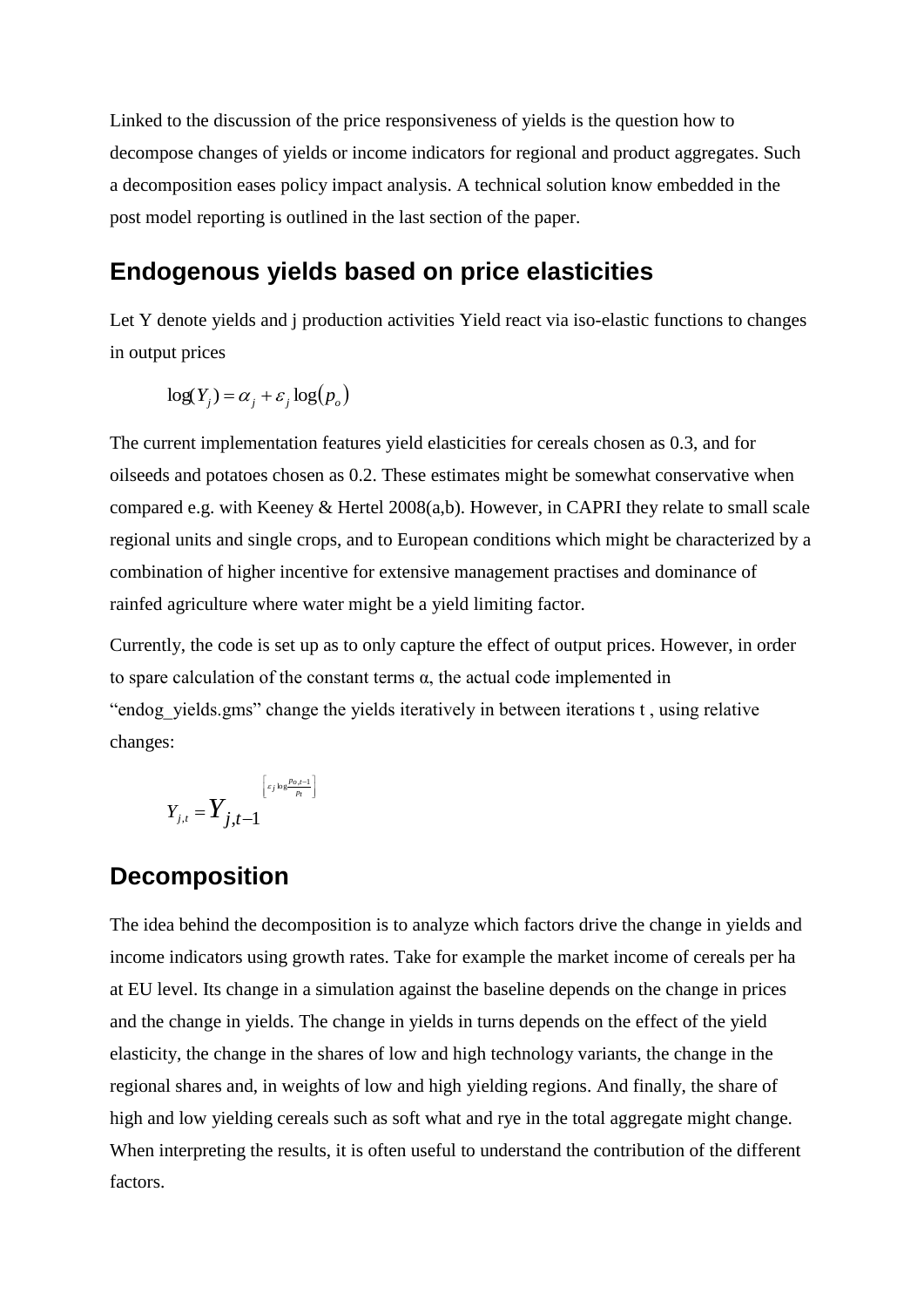The screenshot below shows an example. All results shown are always expressed in the absolute value and the units used in the result set.

The columns are defined as follows:

- *Result:* Final result from the simulation in the example below, average EU27 cereals yields increase by 8.57%.
- *Effect of endogenous IO coefficients*: Result calculated by using the final IO coefficients, but keeping all other factors (technology shares, prices, regional weights, activity levels) at trend levels – in the example below, market revenues per ha would have gone up by 1.55% if only the yields had adjusted.
- *Effect of technology shares*: Result calculated by only updating the technology shares, but keeping all other factors (IO coefficients, prices, regional weights, activity levels) at trend levels – in the example below, intermediate input costs would have increased by 0.2% of only the share of low and high yielding variants had changed.
- *Effect of prices*: Result calculated by only updating the prices shares, but keeping all other factors (IO coefficients, technology shares, regional weights, activity levels) at trend levels – in the example below, the Gross Value Added at producer prices would have increased by 23.62% if only the input and output prices had changed.
- *Effect of regional composition*: Result calculated by only updating the activity levels shares, but keeping all other factors (IO coefficients, technology shares, activity levels) at trend levels
- *Effect of other factors*: Difference between the start values and result, after all other effects above had been accounted for. Comprises the multiplicative cross-effects of the different effects, the effect of changed premiums in the case of the MGVA, and of change in the activity aggregate composition.

It should be mentioned that we do not have information about the premiums paid in the baseline, so that the results shown for the modified Gross Value Added need to be interpreted keeping in mind that premiums might have changed. The same holds for the case where the scenario change yields or inputs per ha as part of the scenario description.